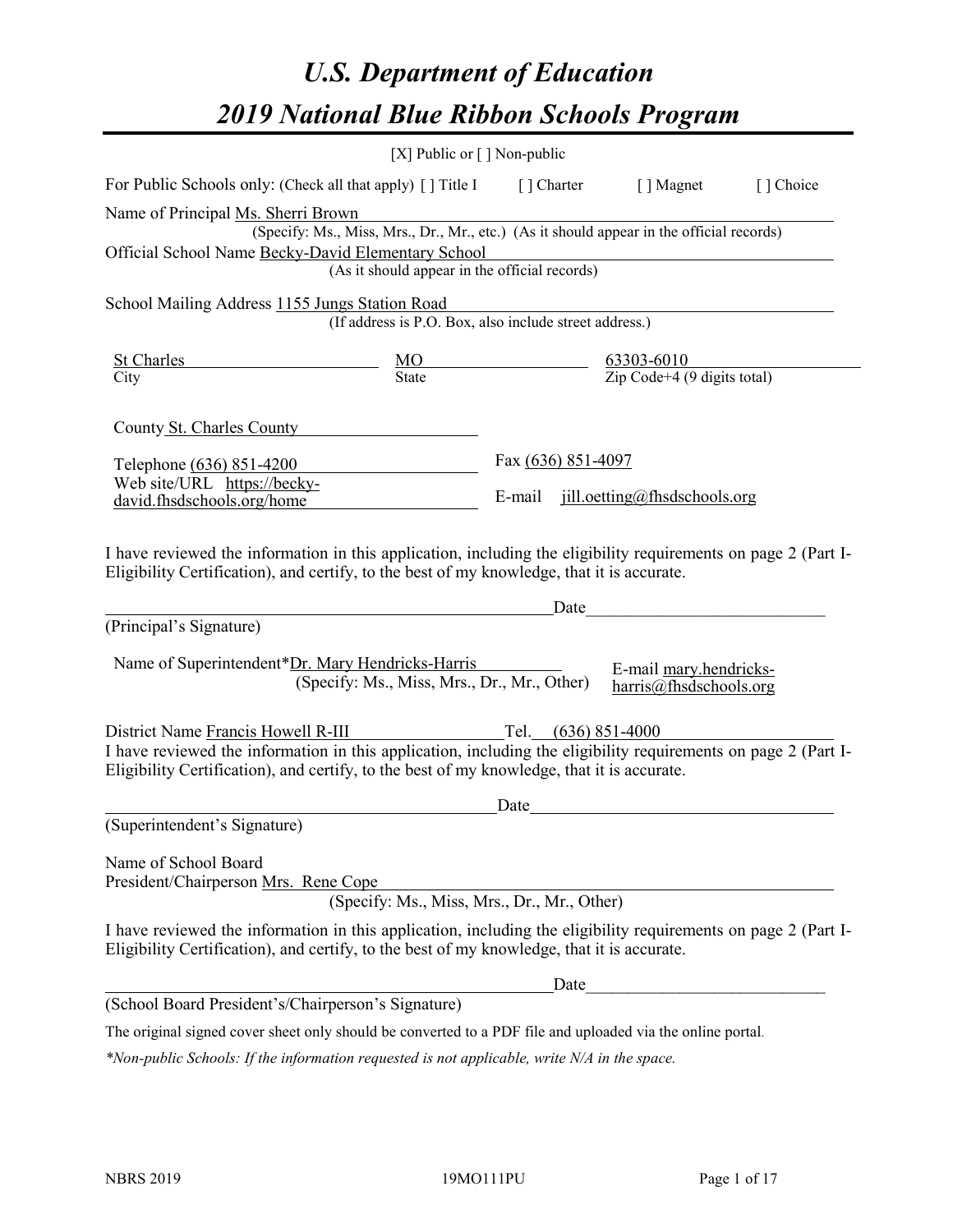The signatures on the first page of this application (cover page) certify that each of the statements below, concerning the school's eligibility and compliance with U.S. Department of Education and National Blue Ribbon Schools requirements, are true and correct.

1. All nominated public schools must meet the state's performance targets in reading (or English language arts) and mathematics and other academic indicators (i.e., attendance rate and graduation rate), for the all students group, including having participation rates of at least 95 percent using the most recent accountability results available for nomination.

2. To meet final eligibility, all nominated public schools must be certified by states prior to September 2019 in order to meet all eligibility requirements. Any status appeals must be resolved at least two weeks before the awards ceremony for the school to receive the award.

3. The school configuration includes one or more of grades K-12. Schools on the same campus with one principal, even a K-12 school, must apply as an entire school.

4. The school has been in existence for five full years, that is, from at least September 2013 and each tested grade must have been part of the school for the past three years.

5. The nominated school has not received the National Blue Ribbon Schools award in the past five years: 2014, 2015, 2016, 2017, or 2018.

6. The nominated school has no history of testing irregularities, nor have charges of irregularities been brought against the school at the time of nomination. If irregularities are later discovered and proven by the state, the U.S. Department of Education reserves the right to disqualify a school's application and/or rescind a school's award.

7. The nominated school has not been identified by the state as "persistently dangerous" within the last two years.

8. The nominated school or district is not refusing Office of Civil Rights (OCR) access to information necessary to investigate a civil rights complaint or to conduct a district-wide compliance review.

9. The OCR has not issued a violation letter of findings to the school district concluding that the nominated school or the district as a whole has violated one or more of the civil rights statutes. A violation letter of findings will not be considered outstanding if OCR has accepted a corrective action plan from the district to remedy the violation.

10. The U.S. Department of Justice does not have a pending suit alleging that the nominated school or the school district, as a whole, has violated one or more of the civil rights statutes or the Constitution's equal protection clause.

11. There are no findings of violations of the Individuals with Disabilities Education Act in a U.S. Department of Education monitoring report that apply to the school or school district in question; or if there are such findings, the state or district has corrected, or agreed to correct, the findings.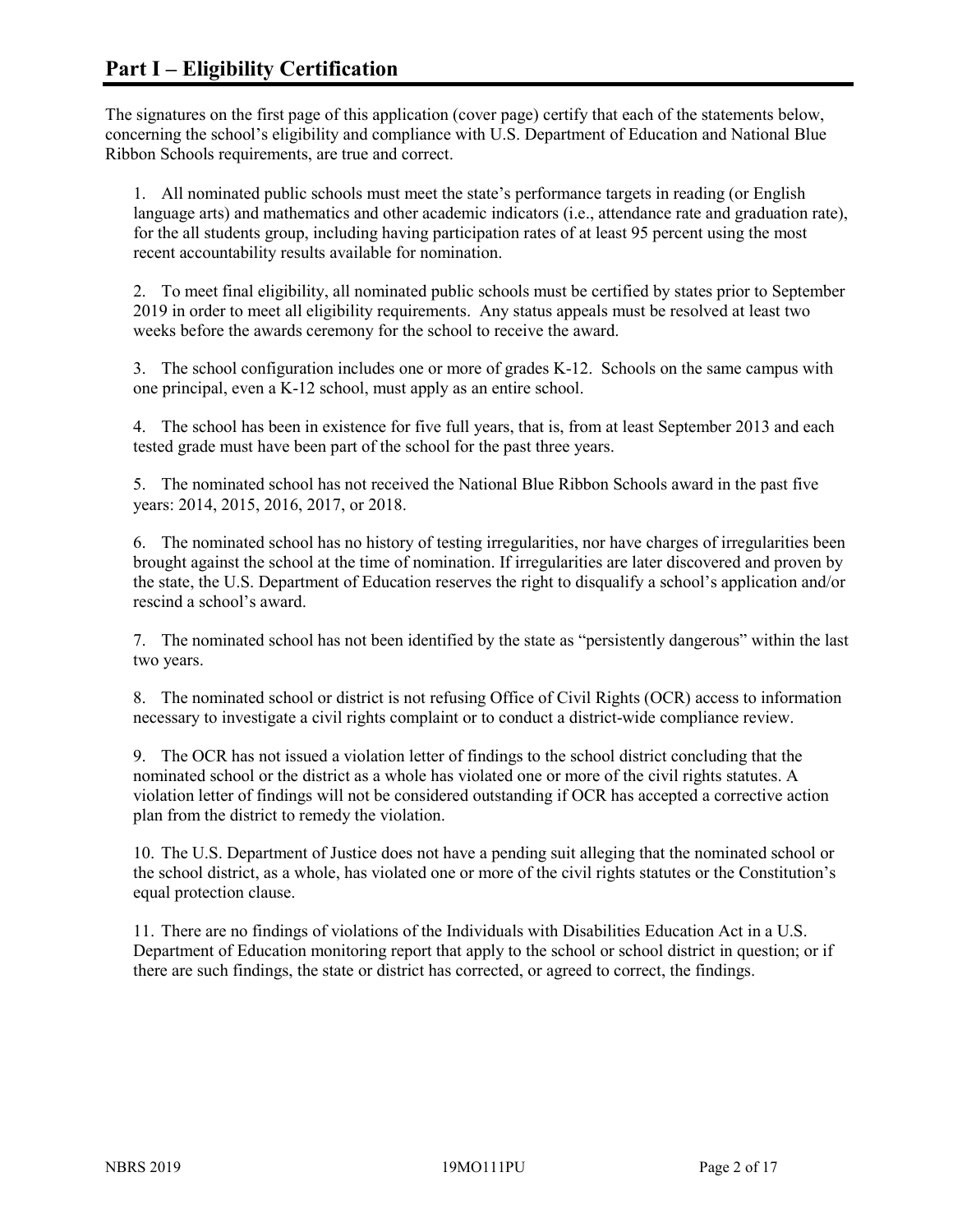# **PART II - DEMOGRAPHIC DATA**

#### **Data should be provided for the most recent school year (2018-2019) unless otherwise stated.**

#### **DISTRICT**

1. Number of schools in the district  $10$  Elementary schools (includes K-8) (per district designation): 5 Middle/Junior high schools 3 High schools 0 K-12 schools

18 TOTAL

**SCHOOL** (To be completed by all schools)

2. Category that best describes the area where the school is located:

[ ] Urban or large central city [X] Suburban [] Rural or small city/town

3. Number of students as of October 1, 2018 enrolled at each grade level or its equivalent in applying school:

| Grade                           | # of         | # of Females | <b>Grade Total</b> |
|---------------------------------|--------------|--------------|--------------------|
|                                 | <b>Males</b> |              |                    |
| <b>PreK</b>                     | 0            | $\theta$     | 0                  |
| K                               | 64           | 70           | 134                |
| 1                               | 69           | 63           | 132                |
| $\mathbf{2}$                    | 66           | 74           | 140                |
| 3                               | 69           | 72           | 141                |
| $\overline{\mathbf{4}}$         | 61           | 66           | 127                |
| 5                               | 77           | 72           | 149                |
| 6                               | 0            | $\theta$     | 0                  |
| 7                               | 0            | $\theta$     | 0                  |
| 8                               | 0            | 0            | 0                  |
| 9                               | 0            | $\theta$     | 0                  |
| 10                              | 0            | $\theta$     | 0                  |
| 11                              | 0            | $\theta$     | 0                  |
| 12 or higher                    | 0            | $\theta$     | 0                  |
| <b>Total</b><br><b>Students</b> | 406          | 417          | 823                |

\*Schools that house PreK programs should count preschool students **only** if the school administration is responsible for the program.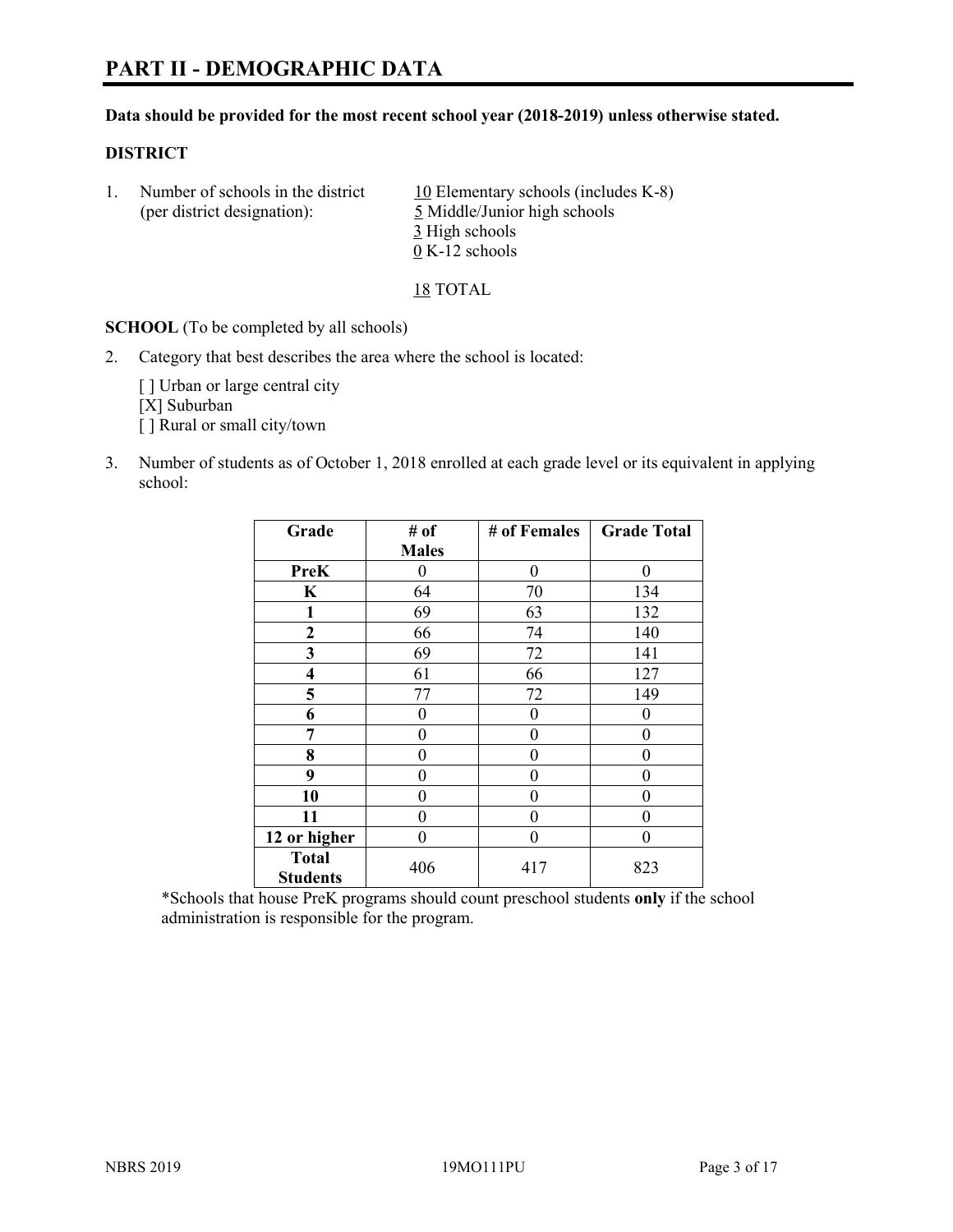4. Racial/ethnic composition of  $0\%$  American Indian or Alaska Native the school (if unknown, estimate): 4 % Asian

 % Black or African American % Hispanic or Latino % Native Hawaiian or Other Pacific Islander 81 % White % Two or more races **100 % Total**

(Only these seven standard categories should be used to report the racial/ethnic composition of your school. The Final Guidance on Maintaining, Collecting, and Reporting Racial and Ethnic Data to the U.S. Department of Education published in the October 19, 2007 *Federal Register* provides definitions for each of the seven categories.)

5. Student turnover, or mobility rate, during the 2017 – 2018 school year: 5%

If the mobility rate is above 15%, please explain.

This rate should be calculated using the grid below. The answer to (6) is the mobility rate.

| <b>Steps For Determining Mobility Rate</b>    | Answer |
|-----------------------------------------------|--------|
| (1) Number of students who transferred to     |        |
| the school after October 1, 2017 until the    | 24     |
| end of the 2017-2018 school year              |        |
| (2) Number of students who transferred        |        |
| from the school after October 1, 2017 until   | 18     |
| the end of the 2017-2018 school year          |        |
| (3) Total of all transferred students [sum of | 42     |
| rows $(1)$ and $(2)$ ]                        |        |
| (4) Total number of students in the school as |        |
| of October 1, 2017                            | 844    |
| $(5)$ Total transferred students in row $(3)$ |        |
| divided by total students in row (4)          | 0.05   |
| $(6)$ Amount in row $(5)$ multiplied by 100   | 5      |

6. English Language Learners (ELL) in the school: 7 %

60 Total number ELL

Specify each non-English language represented in the school (separate languages by commas): Amharic, Arabic, Bulgarian, Chinese, Creoles and Pidgins (English Based), Elamite, Hindi, Korean, Malayalam, Mandingo, Marathi, Nepali, Portuguese, Russian, Slovak, Spanish, Swedish, Tamil, Telugu, Urdu, Uzbek

7. Students eligible for free/reduced-priced meals: 13 % Total number students who qualify:  $111$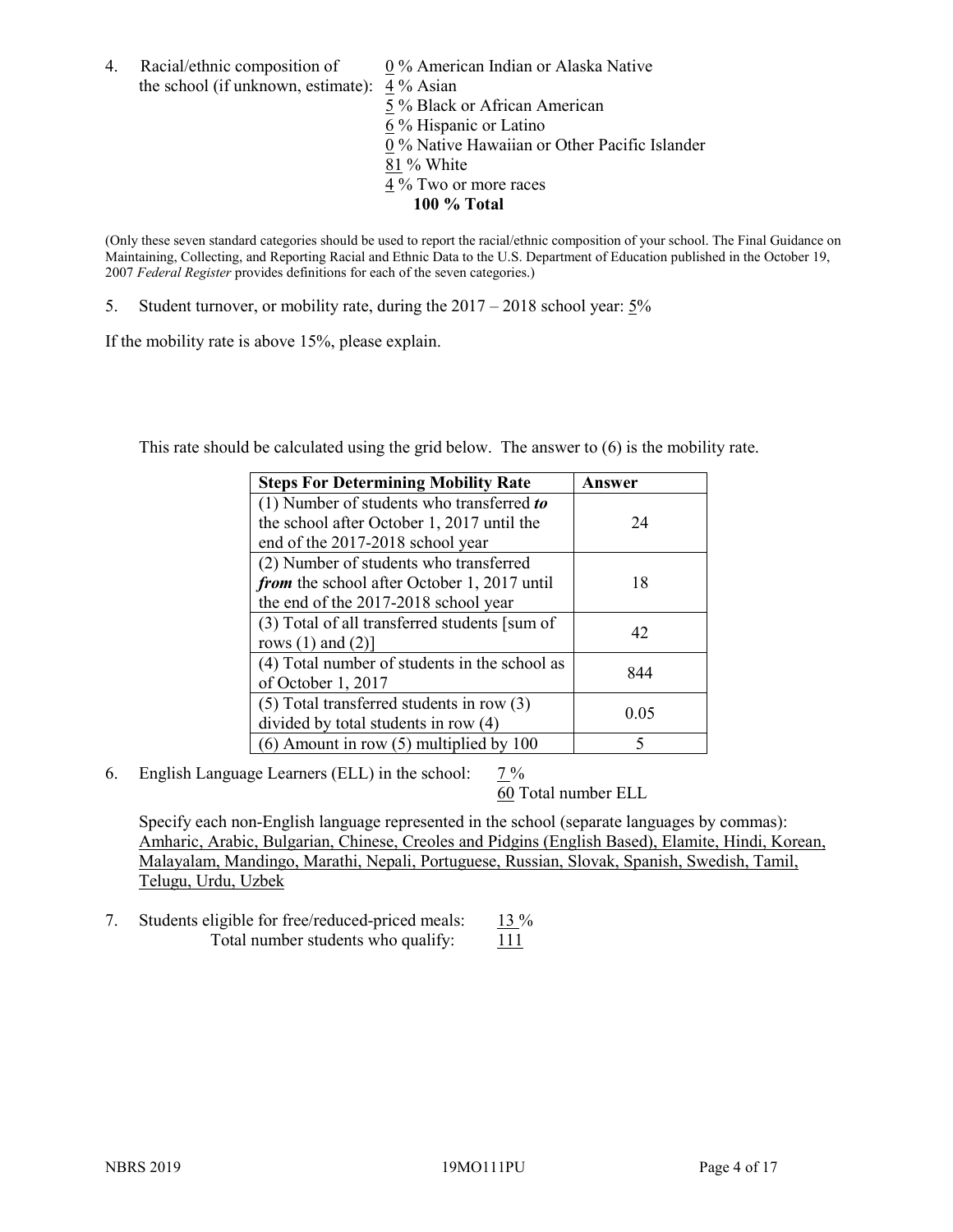62 Total number of students served

Indicate below the number of students with disabilities according to conditions designated in the Individuals with Disabilities Education Act. Do not add additional conditions. It is possible that students may be classified in more than one condition.

| 11 Autism                 | 1 Multiple Disabilities                 |
|---------------------------|-----------------------------------------|
| 0 Deafness                | 0 Orthopedic Impairment                 |
| 0 Deaf-Blindness          | 3 Other Health Impaired                 |
| 15 Developmental Delay    | 6 Specific Learning Disability          |
| 8 Emotional Disturbance   | 15 Speech or Language Impairment        |
| 2 Hearing Impairment      | 0 Traumatic Brain Injury                |
| 6 Intellectual Disability | 0 Visual Impairment Including Blindness |

- 9. Number of years the principal has been in her/his position at this school: 12
- 10. Use Full-Time Equivalents (FTEs), rounded to nearest whole numeral, to indicate the number of school staff in each of the categories below:

|                                                                                                                                                                                                                              | <b>Number of Staff</b> |
|------------------------------------------------------------------------------------------------------------------------------------------------------------------------------------------------------------------------------|------------------------|
| Administrators                                                                                                                                                                                                               | 3                      |
| Classroom teachers including those<br>teaching high school specialty<br>subjects, e.g., third grade teacher,<br>history teacher, algebra teacher.                                                                            | 39                     |
| Resource teachers/specialists/coaches<br>e.g., reading specialist, science coach,<br>special education teacher, technology<br>specialist, art teacher, etc.                                                                  | 22                     |
| Paraprofessionals under the<br>supervision of a professional<br>supporting single, group, or classroom<br>students.                                                                                                          | 13                     |
| Student support personnel<br>e.g., school counselors, behavior<br>interventionists, mental/physical<br>health service providers,<br>psychologists, family engagement<br>liaisons, career/college attainment<br>coaches, etc. | 5                      |

11. Average student-classroom teacher ratio, that is, the number of students in the school divided by the FTE of classroom teachers, e.g.,  $22:1$  21:1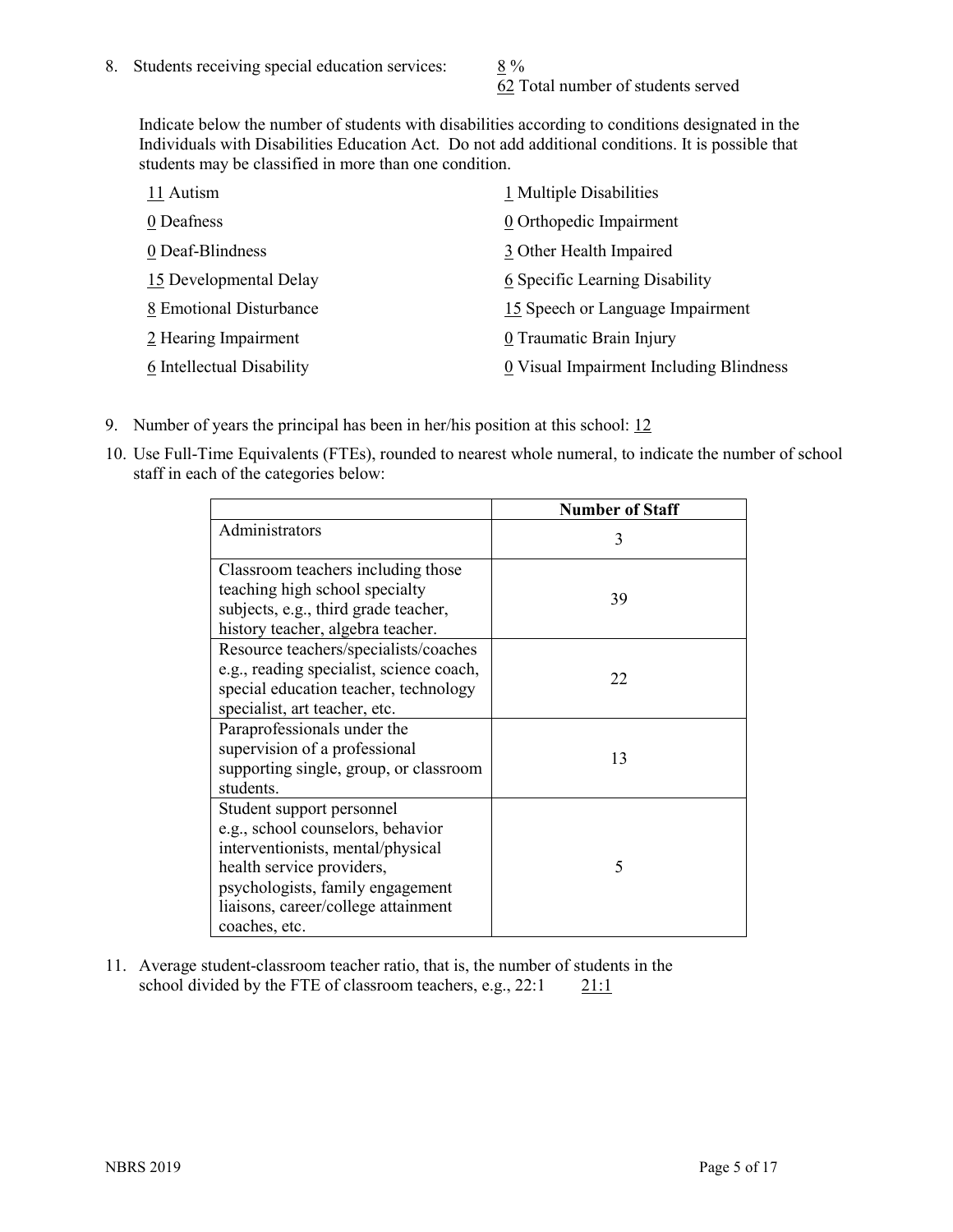12. Show daily student attendance rates. Only high schools need to supply yearly graduation rates.

| <b>Required Information</b> | 2017-2018 | 2016-2017 | $2015 - 2016$ | 2014-2015 | 2013-2014 |
|-----------------------------|-----------|-----------|---------------|-----------|-----------|
| Daily student attendance    | 96%       | 96%       | 96%           | 96%       | $97\%$    |
| High school graduation rate | $0\%$     | $0\%$     | $0\%$         | $9\%$     | $0\%$     |

#### 13. **For high schools only, that is, schools ending in grade 12 or higher.**

Show percentages to indicate the post-secondary status of students who graduated in Spring 2018.

| <b>Post-Secondary Status</b>                  |       |
|-----------------------------------------------|-------|
| Graduating class size                         |       |
| Enrolled in a 4-year college or university    | $0\%$ |
| Enrolled in a community college               | 0%    |
| Enrolled in career/technical training program | 0%    |
| Found employment                              | 0%    |
| Joined the military or other public service   | $0\%$ |
| Other                                         | $0\%$ |

14. Indicate whether your school has previously received a National Blue Ribbon Schools award. Yes No X

If yes, select the year in which your school received the award.

15. In a couple of sentences, provide the school's mission or vision statement.

Becky-David Elementary is committed to ensuring that each child will achieve academic excellence, personal growth, and success in meeting their goals in a safe and positive environment.

16. **For public schools only**, if the school is a magnet, charter, or choice school, explain how students are chosen to attend.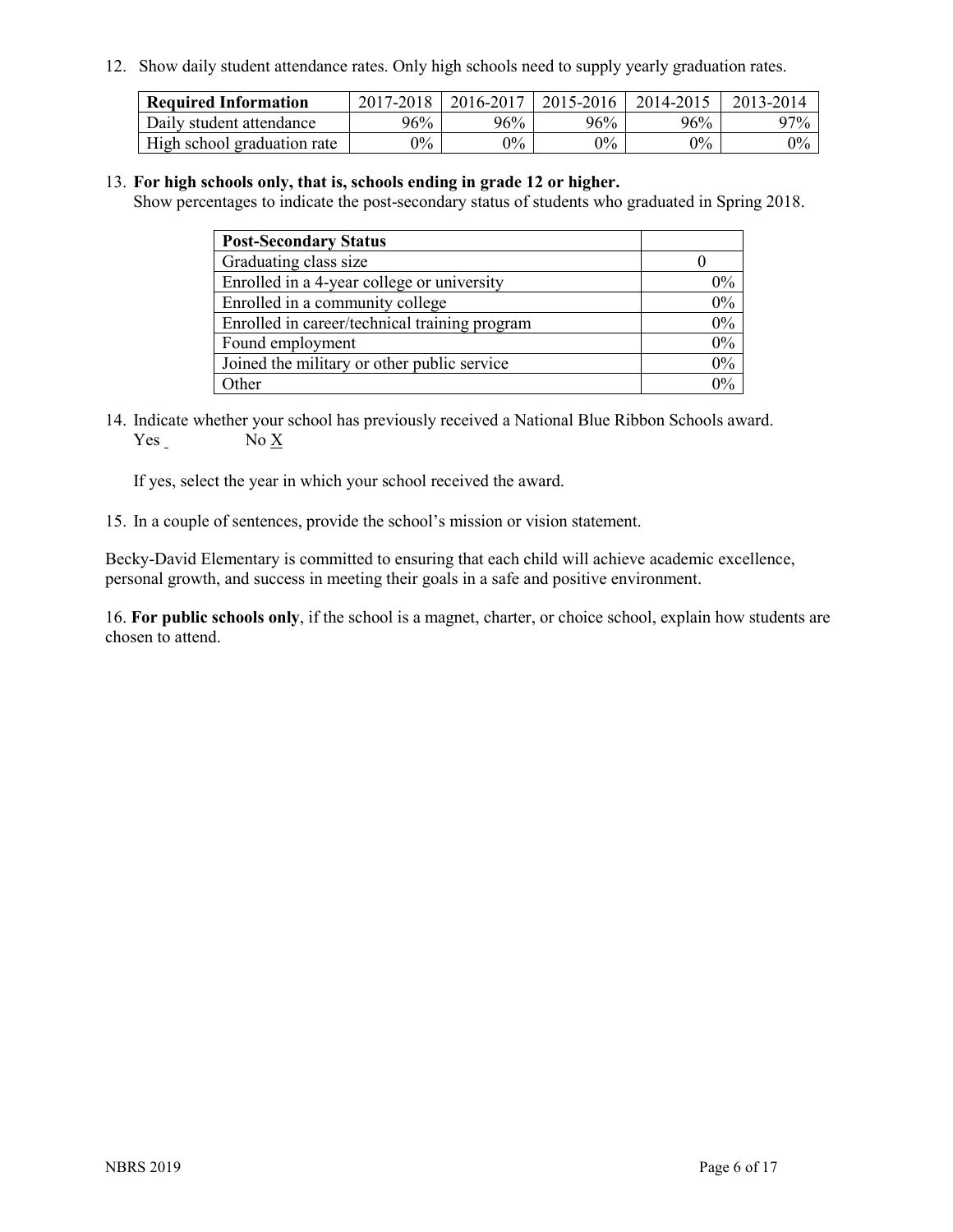# **PART III – SUMMARY**

Becky-David Elementary (BDE) is a K-5 building located in St. Charles, Missouri, a western suburb of St. Louis. BDE is part of the Francis Howell School District (FHSD), a preK-12 public education system that provides high quality academic programming to families in St. Charles County. The FHSD community is comprised of nearly 18,000 students including rural areas and suburban neighborhoods. BDE is a highly rated school comprised of approximately 820 students with a student-teacher ratio of 14:1. According to recent state test scores, 76% of students are proficient in math and 78% are proficient in reading.

BDE has a rich history that began in 1963. It was the first year-round school to meet the population boom of the region, a practice that continued for 48 years. BDE is student-centered and strives to maintain a positive, purposeful, and active relationship with our families and wider community. BDE partners with civic organizations, local churches, and businesses to provide additional support for our families. The Parent-Teacher Organization (PTO) takes an active role in ensuring additional resources are available for our students and staff, including technology needs. School programs have included academic events as well as cultural nights where families share their culture with the school community. Vacation Station is a before and after-school program that is an integral part of supporting the students at BDE. Their lessons and activities align with the school curriculum, and they provide intervention support and materials for both academics and behaviors.

BDE has a diverse student population and provides specialized programming for students who are hearing impaired (HI), gifted, and English language learners. The BDE HI program provides specialized language and hearing supports for students not only within FHSD, but other districts within St. Charles and surrounding counties. Families often desire to move within the BDE attendance area because of available resources within the district and building, individualized student interventions and extensions, familyoriented environment, and high test scores. Students often remain their entire six years and identify with their school family.

The BDE staff is comprised of 65 certified teachers and 46 support staff members, including sign language interpreters, special education, instructional, and library paraprofessionals, nurses, custodians, and recess and cafeteria aides. BDE has had a 99% retention rate of certified staff over the last 5 years. Ninety-one percent of our teachers hold advanced degrees and three are National Board Certified Teachers. Staff use their specialized skills to help students from all backgrounds feel included and reach their full potential.

BDE is proud of our goal to empower the students to be trustworthy, respectful, caring, and responsible. The school promotes student success through the building-wide motto: Best-Work, Best-Self. In order to support our students to achieve this, BDE has become a trauma-informed learning environment. The staff has participated in Positive Behavioral Interventions and Supports (PBIS), Caring Schools Community, Heather Forbes presentations, and Restorative Practices Academies. The staff has adopted and implemented practices to help students self-regulate and be emotionally ready to learn. All classrooms within the building incorporate class circles into their day and provide a uniform Reset and Return area. We hold weekly Early Intervention Team (EIT) meetings that include building and district staff to identify goals and provide strategies to support teachers in the classroom with students struggling with academic and behavioral needs. BDE also has a full-time Educational Support Counselor (ESC) that works closely with our most challenging students and their families. The ESC helps to coordinate with community services and makes home visits as needed to encourage student attendance and help promote emotional health. The staff also partners with Crider Health Center to provide for the therapeutic and mental health needs of students in an effort to bridge a continuum of supports between the home and school environments. We are determined to utilize these strategies to ensure academic and social-emotional growth.

A key component of BDE's success is the implementation of the Professional Learning Communities (PLC) model for the past 15 years. The PLC process allows staff to work together to plan quality instruction, identify appropriate interventions or extensions, and provides a framework for students to develop individual ownership of their personal learning goals. The faculty meets weekly with their PLC team to collaboratively examine the curriculum, problem-solve specific student concerns, share data points, examine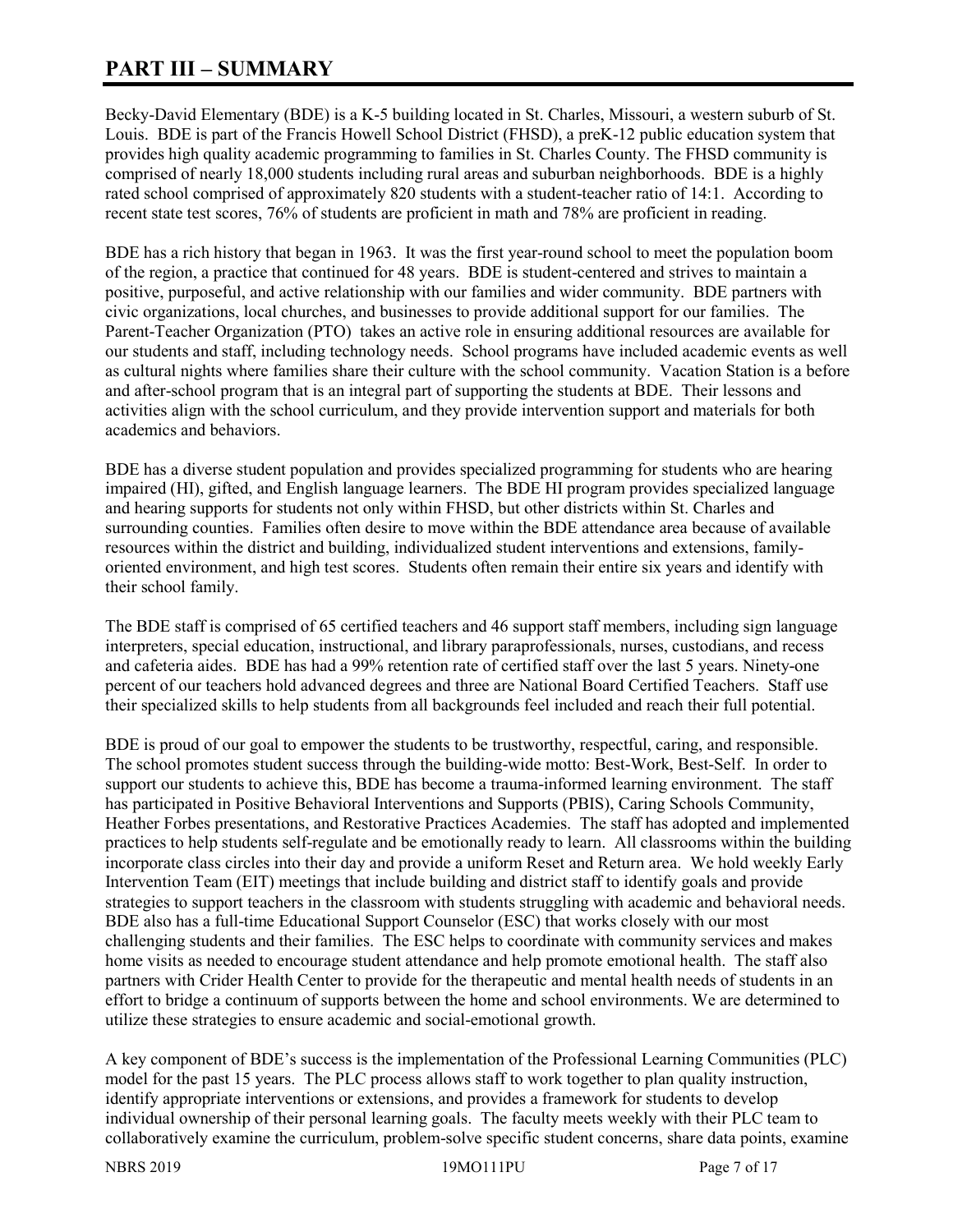student work, select effective instructional strategies, and reflect on student growth. These meetings are vital in identifying and addressing student needs and are valued by the teachers.

Student success is regularly monitored through evidence-based practices. Formal and informal assessments are used to measure academic achievement. We encourage a self-monitoring process in which students reflect upon and report their own progress on self-identified goals. Staff consistently utilizes research-based instructional strategies from Classroom Instruction That Works, 2nd Edition (Pitler, Stone) including use of clear objectives, rigorous lessons, cooperative learning, immediate and specific feedback, and goal setting to improve student engagement and individual growth. The BDE staff uses benchmark tests and standardized assessment tools to ensure continued progress from quarter to quarter and year to year. Continuous monitoring and disaggregating of student achievement data helps teachers target the desired outcomes and modify instruction for all students so that there is learning by all.

Ultimately, BDE is a school community dedicated to helping each student reach their full potential by providing excellent instruction and a sense of family for each student. Our inclusive approach makes every student feel accepted and safe so they are able to achieve academically.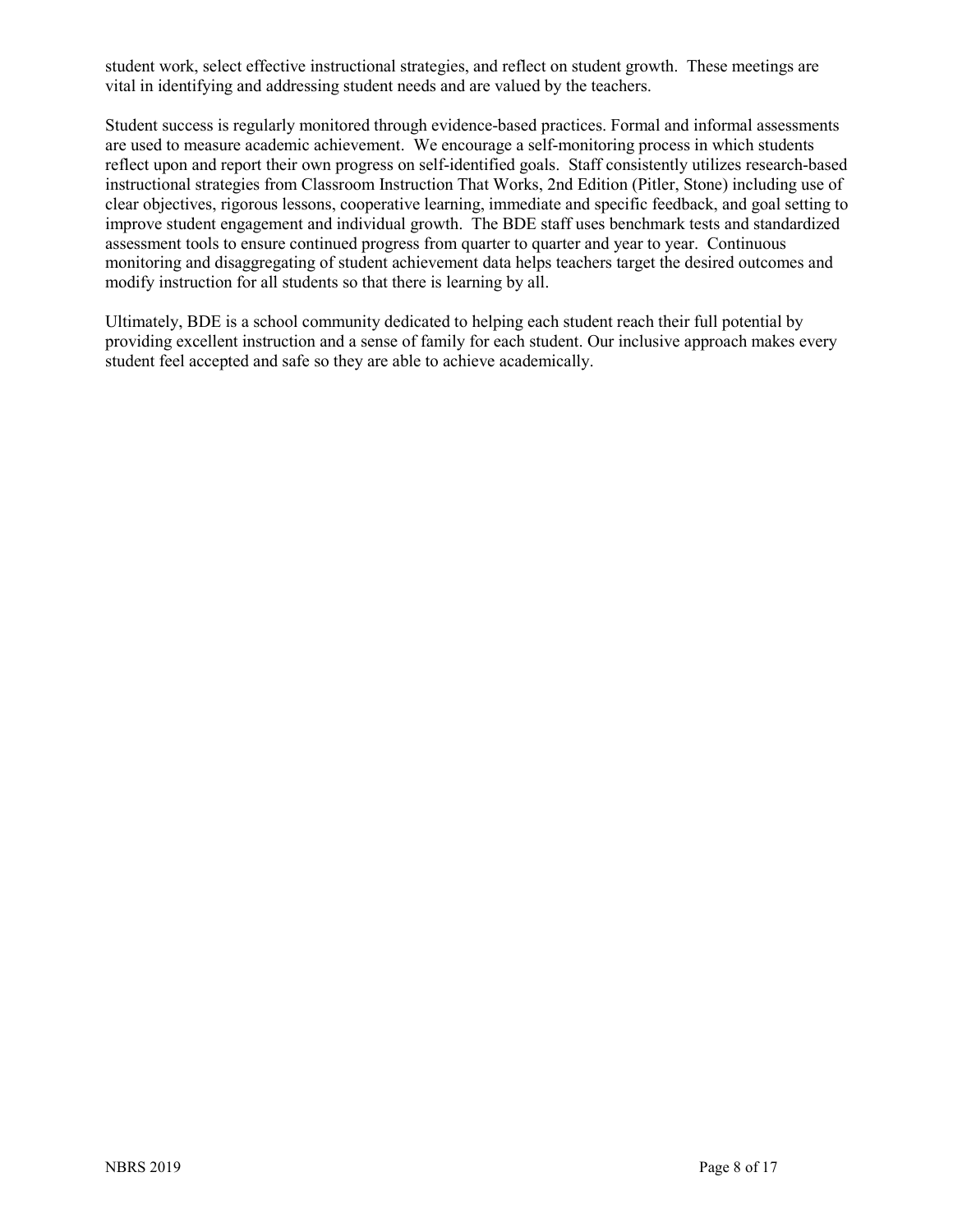# **1. Core Curriculum:**

## **1a. Reading/English language arts:**

BDE teaches the Missouri ELA Learning Standards using a balanced literacy framework in both reading and writing. Explicit instruction is accomplished through the use of Lucy Calkins' Units of Study for both reading and writing which was developed by the Teachers College of Columbia University. By implementing reading workshop and word study, teachers not only teach whole class rigorous mini-lessons on phonemic awareness, phonics, vocabulary and comprehension, they are also able to instruct students in small groups and individually to meet their needs. This allows teachers to move students along the reading continuum while differentiating reading instruction to address each student's zone of proximal development. The gradual release model provides high levels of support and engagement. Students move from the minilesson into independent reading to practice that particular strategy. Lucy Calkins' Units of Study in Writing guides teachers in explicitly teaching the craft of writing. This entails whole group instruction, independent writing, and conferencing with small groups and individuals. Writers learn to develop ideas, draft pieces of writing, revise and edit based on teacher and student feedback, and celebrate through authentic opportunities thus lifting writing abilities. With the emphasis on writing in the Fountas and Pinnell Leveled Literacy Intervention, students are given opportunities to improve their personal writing abilities.

With support from the building literacy coach, students' individual needs are identified. Screening assessments including the Diagnostic Reading Assessment II, FastBridge Learning Assessments, Gates-MacGinitie Reading Test, and informal running records are used to confidently place students in appropriate intervention and extension groups during our dedicated intervention time. During the Response to Intervention (RTI) process, researched-based interventions are utilized including the Reading Recovery/Early Literacy program, Fountas and Pinnell Leveled Literacy Intervention system and Comprehensive Intervention Model, 95% Group Phonological Awareness, 95% Group Phonics, 95% Group Comprehension, and Words in Action (vocabulary). Extensions are achieved by instructing students beyond their grade level specific expectations which are accomplished in literature circles, book clubs, and through extensions provided by the Gifted Education Specialists.

# **1b. Mathematics:**

Teachers at BDE utilize enVision Math® (Pearson) to explicitly teach curriculum aligned to the Missouri Learning Expectations. This math program provides students with high rigor opportunities combining problem-based learning and visual learning to deepen students' conceptual understanding of math. It meets the needs of the high-achieving students as well as those students who need additional time and support to meet expectations. The program moves students through the stages of concrete models, pictorial representation, and abstract reasoning.

Along with the mathematical topics of Number Sense, Operations and Algebraic Thinking, Fractions, Geometry, and Measurement, there is a focus on specific mathematical practices students should use in order to become proficient math thinkers. Students are encouraged to make sense of problems and persevere, use appropriate tools, reason quantitatively, and construct viable arguments to justify their answers. It promotes a problem-based learning approach which allows students opportunities to use math tools and apply the eight mathematical practices to solve problems. Each lesson is designed to be meaningful and applicable to real-world situations. In order to meet the needs of all students, teachers use multimedia aids designed to expose students to multiple strategies for skill acquisition and application. Each lesson includes explicit instruction of math vocabulary, guided practice, cooperative learning activities, informal formative assessments, and individualized practice and extensions.

Teachers often use intervention kits that accompany the math program which are aligned to the Missouri Learning Expectations. In addition, a variety of formative assessments are used to flexibly group students based on their math abilities to better pace lessons and support students' individual needs. When new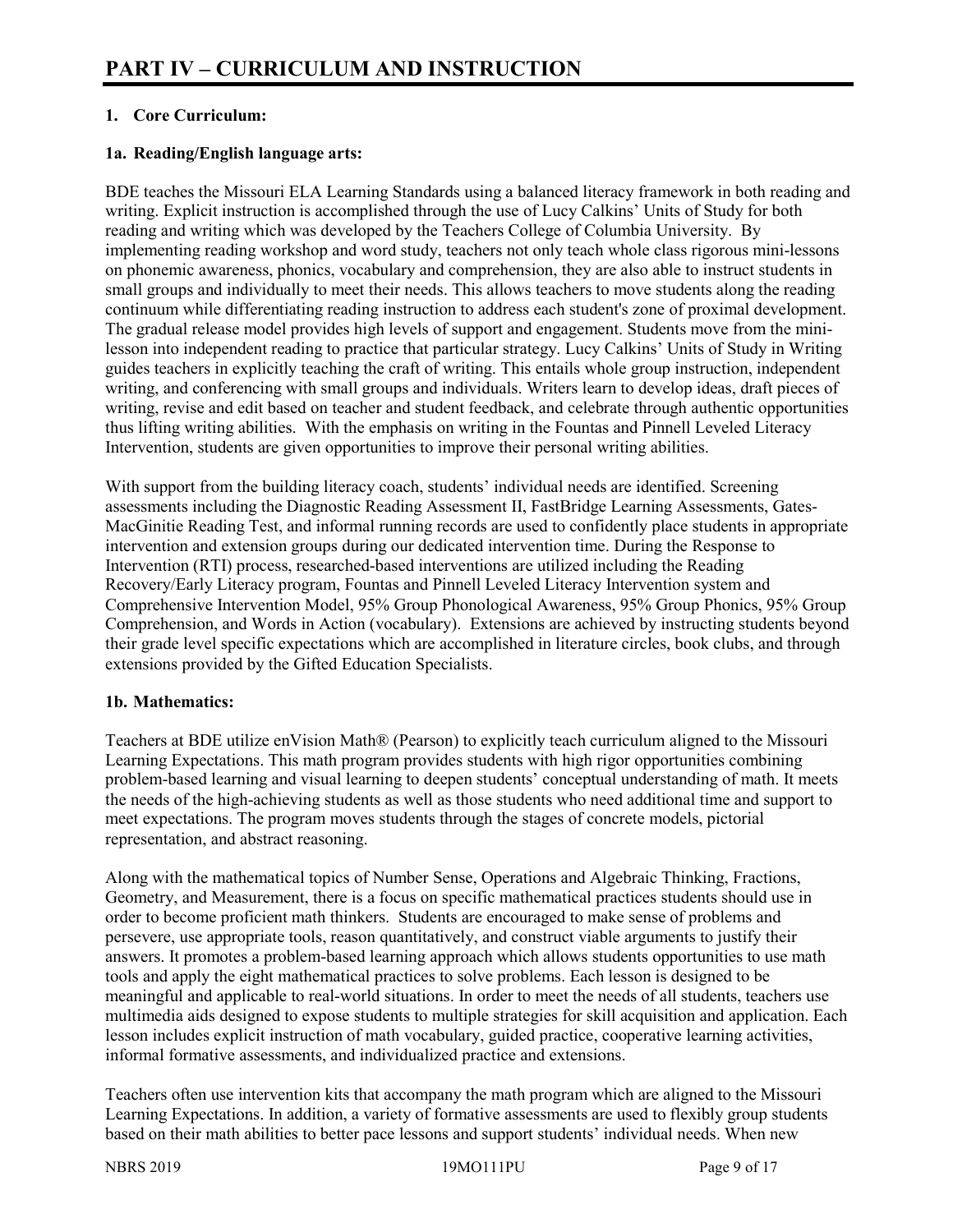concepts are taught, students are assessed to determine appropriate placement within the flexible grouping structure. These groups are organized within a grade level. In such groups, students are given the opportunity to either receive reteaching, continued practice, or advanced practice. Another opportunity to extend students' individual needs includes subject-level acceleration. Finally, teachers also regularly review and preview skills to allow students to maintain high levels of retention.

# **1c. Science:**

At BDE we believe the love of learning begins with tapping into the natural curiosity of students. Instruction is student-focused with hands-on opportunities for students to demonstrate their learning through the Science and Engineering Practices. Learning activities provide opportunities for students to ask questions, create models, and design investigations.

The science curriculum is aligned to the Missouri Learning Standards for Science which is consistent with the Next Generation Science Standards. The curriculum promotes inquiry-based learning by focusing on the Three Dimensional Learning Model which includes science practices, cross-cutting concepts, and disciplinary core ideas. Teachers present phenomena such as a video or picture and students are guided to ask questions to investigate a topic. The questions guide the students to discover scientific relationships in the world such as problem/solution and cause/effect. Some key tools teachers use to teach science are handson investigations, technology, research, field trips, guest speakers and assemblies.

Ongoing science professional development helps to ensure all teachers are equipped to teach high quality lessons as we have just recently adopted these standards. Results from state grade-span testing is used to create heat maps which show the degree to which science standards have been mastered to guide our instructional focus in science. This information is shared with PLCs who then analyze the data and create action plans to improve student achievement in this area while continuing to promote the love of science.

To extend learning opportunities, students can participate in STEAM camps offered over the summer. All classrooms regularly have MakerSpace time, and science extensions are provided by the building Gifted Education Specialists. All students at BDE also have the opportunity to experience coding through classroom opportunities and lessons taught by our Library Media Specialist.

# **1d. Social studies/history/civic learning and engagement**

The five areas of focus in the social studies curriculum include civics, government, history, geography and economics. Through civics lessons students develop a commitment to the values and principles that are necessary for the preservation and improvement of American constitutional democracy. The purpose of teaching government is to provide students with an understanding of the development, purpose, and operations of political systems in order for them to make informed decisions and rational judgments as a member of their community and as a citizen in a global society. History lessons prompt students to develop an ability to explain patterns of historical succession and change to form a better understanding of current events and the future of our global society. An understanding of the United States' past develops an appreciation of our nation's heritage and builds an enduring legacy for posterity. Lessons in geography help students develop the ability to utilize, analyze, and explain information about human and physical features of places and regions. Students need to possess knowledge of how humans and the physical environment interact. Economic lessons develop students' understanding and application of the principles and concepts of economics in order to be prepared to make wise personal decisions and to take part in our global economies. Through the teaching of social studies our students become well rounded citizens.

These concepts are also reflected in our building expectations for behavior and are practiced by our Student Council. In teaching expectations we focus on personal responsibility, being a trustworthy individual, and demonstrating respect for our flag, our school facilities, and for each other. Students in the upper grades help plan class parties and use a democratic process in decision making. Student Council elections also afford students an opportunity to learn how elections work, including campaigning and standing for something that betters the school. The Student Council then works as a collective group to make our school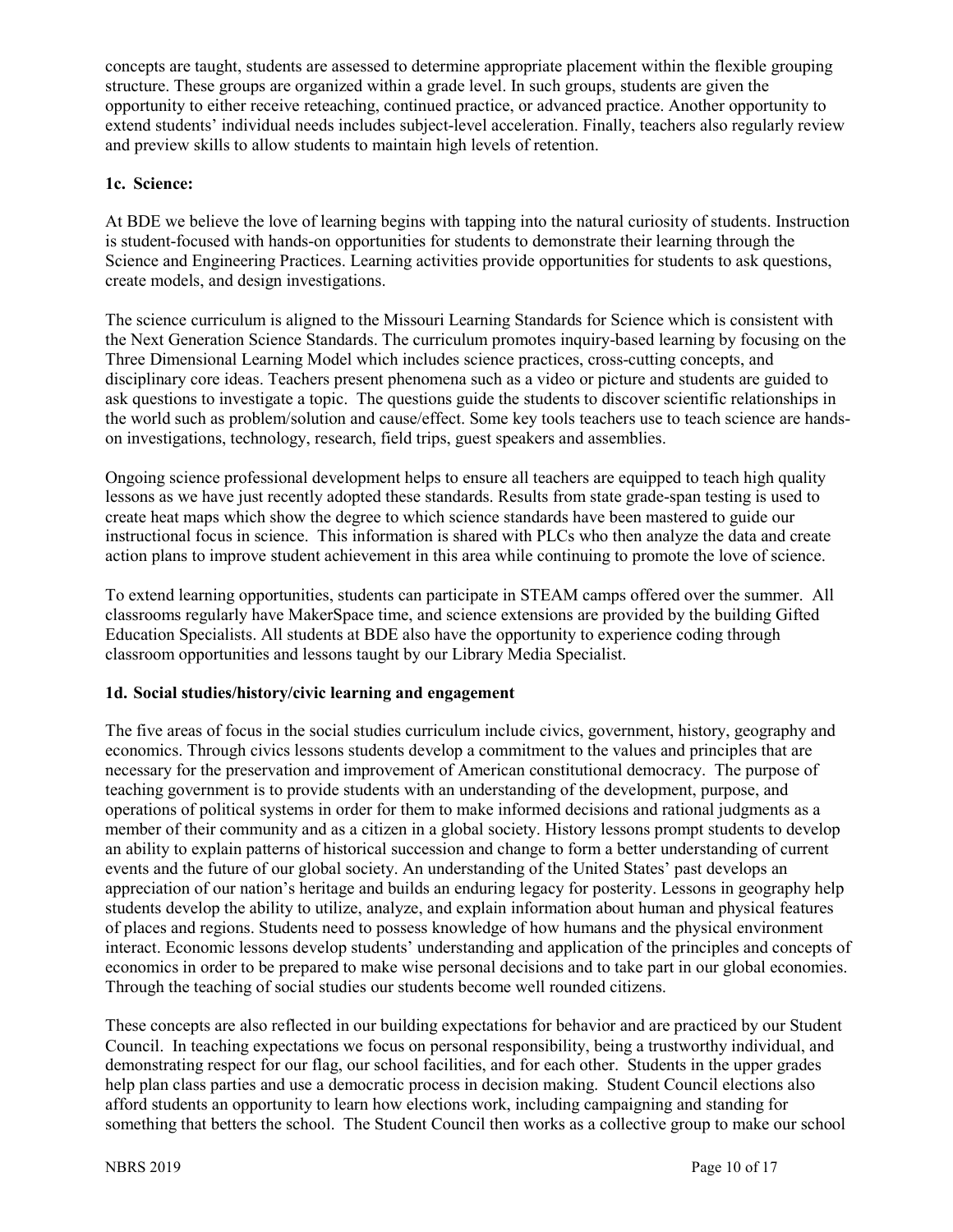even better through promoting service projects, supporting charities, and advocating for school improvements.

#### **1e. For secondary schools:**

## **1f. For schools that offer preschool for three- and four-year old students:**

#### **2. Other Curriculum Areas:**

Students experience art, music and physical education as part of a specials program with a three-day rotation. Kindergarten and 1st grade students have each course for 40 minutes once every third day, and 2nd-5th graders have each for 60 minutes every third day.

Visual arts instruction encompasses a focus on inquiry-based instruction that promotes creative and critical thinking skills through the development of foundational art skills. Students at BDE learn the characteristics of the visual arts by using a wide range of subject matter, symbols, meaningful images, and visual expressions to reflect their ideas, feelings, and emotions. The art curriculum promotes new ways of thinking, working, communicating, reasoning, and investigating. Students develop new techniques, approaches, and habits for applying knowledge and skills in the visual arts to the world beyond school. They learn proper vocabulary and concepts associated with various types of work in the visual arts, work with various tools, processes, and media, and learn to coordinate their hands and minds in explorations of the visual world. Students make artistic choices that enhance communication of their ideas. The curriculum includes appraising art's purpose and value as well as understanding the meaning and impact of the visual world in which they live.

We believe that while they do not learn in the same way or at the same rate, all children can learn, that children construct knowledge on the basis of prior learning and through hands-on interaction with their environment and that they need to be the "discoverers" of information through effective lessons. Decisionmaking, creative problem-solving, analysis, critical thinking and imagination are the processes used to create art. They are often more important to the student than the product being created, and teachers focus on developing those skills due to their power and use in learning. In addition to creating art, our art program includes instruction in art history, art criticism and aesthetics. These activities, including speaking and writing about art, enhance the student's ability to think critically and express his/her response to the meanings and values of works of art.

The focus of the music program is to ensure all students have opportunities to enjoy music, dance, sing, create, and play music. Performing, creating, and responding to music are the fundamental music processes in the curriculum. Singing, playing instruments, moving to music, and creating music enable them to acquire musical skills and knowledge that can be developed in no other way. The music curriculum focuses on learning proper vocabulary and concepts associated with music, singing, performing on instruments, improvising melodies, composing and arranging music within specified guidelines, reading and notating music, listening to, analyzing, and describing music; evaluating music and music performances; understanding relationships between music, the other arts, and disciplines outside the arts; and understanding music in relation to history and culture. Students in intermediate grades begin to experience performance enhanced by advanced instrumentation including recorder and ukulele skills. Teachers embrace instructional methods such as Kodaly and Orff- Schulwerk that help students become musically literate and joyfully experience the power of music.

In both art and music, process is valued over product while developing lifelong artistic literacy skills. Curriculum is aligned to researched best practices in arts pedagogy and the National Core Arts Standards with a focus on the artistic processes of creating, performing and presenting, responding and connecting. Assessments are embedded in instruction and inform instruction to respond to students' learning needs.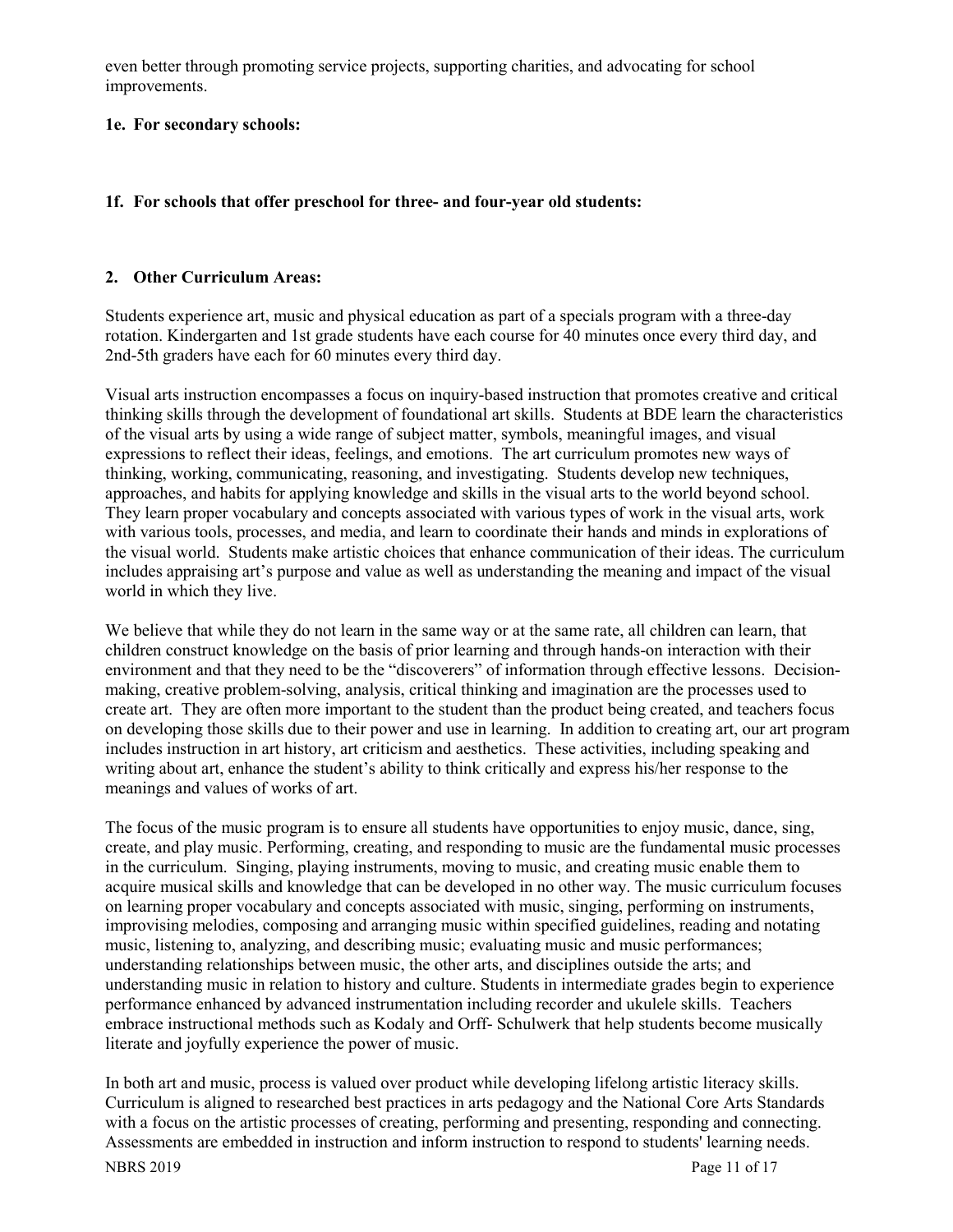BDE is committed to promoting a healthy lifestyle for our students. Healthy behaviors are influenced by a variety of factors that include awareness and knowledge of health issues, skills necessary to develop healthy behaviors, and opportunities to practice the behaviors. Because health behaviors are learned, they can be shaped and changed. The teachers strive to offer options to engage in healthy behaviors not only in the physical education classroom but also throughout their school day. The comprehensive school health program motivates students to maintain and improve their health, prevent diseases, and avoid or reduce health risk behaviors.

The physical education program encourages the development of students that are physically educated, who have learned skills necessary to perform a variety of physical activities, are physically fit, participate regularly in physical activity, know the implications of and benefits from involvement in physical activities, and value physical activity and its contributions to a healthful lifestyle. In addition to the curriculum, students participate in daily recess and take movement breaks throughout the day. BDE's physical education curriculum supports the premise that a healthy mind and healthy body are both necessary for a happy life.

#### **3. Special Populations:**

All students at BDE are assessed on their learning progression through a series of district-created benchmark assessments in ELA and Math, FastBridge Learning universal screenings, and grade level common formative and summative assessments. This data is used in both PLC meetings and RTI meetings to identify which students need learning extensions, interventions, or special education supports. Students requiring a more in-depth analysis to identify specific modifications or accommodations necessary for their learning are discussed in weekly Early Intervention Team meetings.

BDE has Gifted Education Specialists (GES) who provide a variety of gifted services beyond working with gifted students. For gifted students a pull-out program of up to 210 minutes a week focused on differentiation, rigor and cognitive curriculum is used. These students have the opportunity to interact with intellectual peers in a supportive environment that meets their particular social and emotional needs. Students who are identified by their classroom teacher as high achieving are supported by the GES through weekly pull out extensions.

Recently we have increased our focus on using research-based materials in response to the achievement gap that exists for our students with Individualized Education Plans. Our special education teachers use KU Sentence and Paragraph Writing materials and Grammar Graphics to help struggling writers improve their writing. Our resource teachers also participated in the Early Writing Project grant to help build foundational skills. Several SPED team members are trained with Sounds Sensible and SPIRE, an Orton-Gillingham approach, for reading and phonics instruction, FOCUS Math, and the Social Thinking and Sanctuary programs. BDE also provides the district program for the Deaf/Hard-of-Hearing. The teacher of the deaf works closely with the speech-language pathologists, sign language interpreters, and district audiologist to meet the linguistic and hearing needs of the elementary students with a hearing loss. In addition, the occupational therapist provides a therapeutic approach for fine motor and sensory needs.

English Language Learners are provided with support by ESOL certified instructors pushing in during direct instruction or pulling small groups to provide more specialized instruction. The focus of this instruction is on vocabulary and language skill development based on the Sheltered Instruction Observation Protocol Model. Students are assessed through district benchmark assessments as well as WIDA's ACCESS for ELLs test of English Language Proficiency. The results of both help determine areas of focus for support and monitor growth toward standard mastery.

NBRS 2019 Page 12 of 17 BDE has a literacy coach and three reading specialists who provide additional intervention support through a structured RTI program. Comprehensive assessment data is regularly reviewed with a team of administrators, special education and grade level teachers, reading teachers and ESOL teachers to determine which students are not meeting expectations. When necessary, additional diagnostic assessments are given and the team determines which literacy intervention would best meet each student's needs. All classrooms have a dedicated 30-minute period to provide interventions. Students' response to the intervention are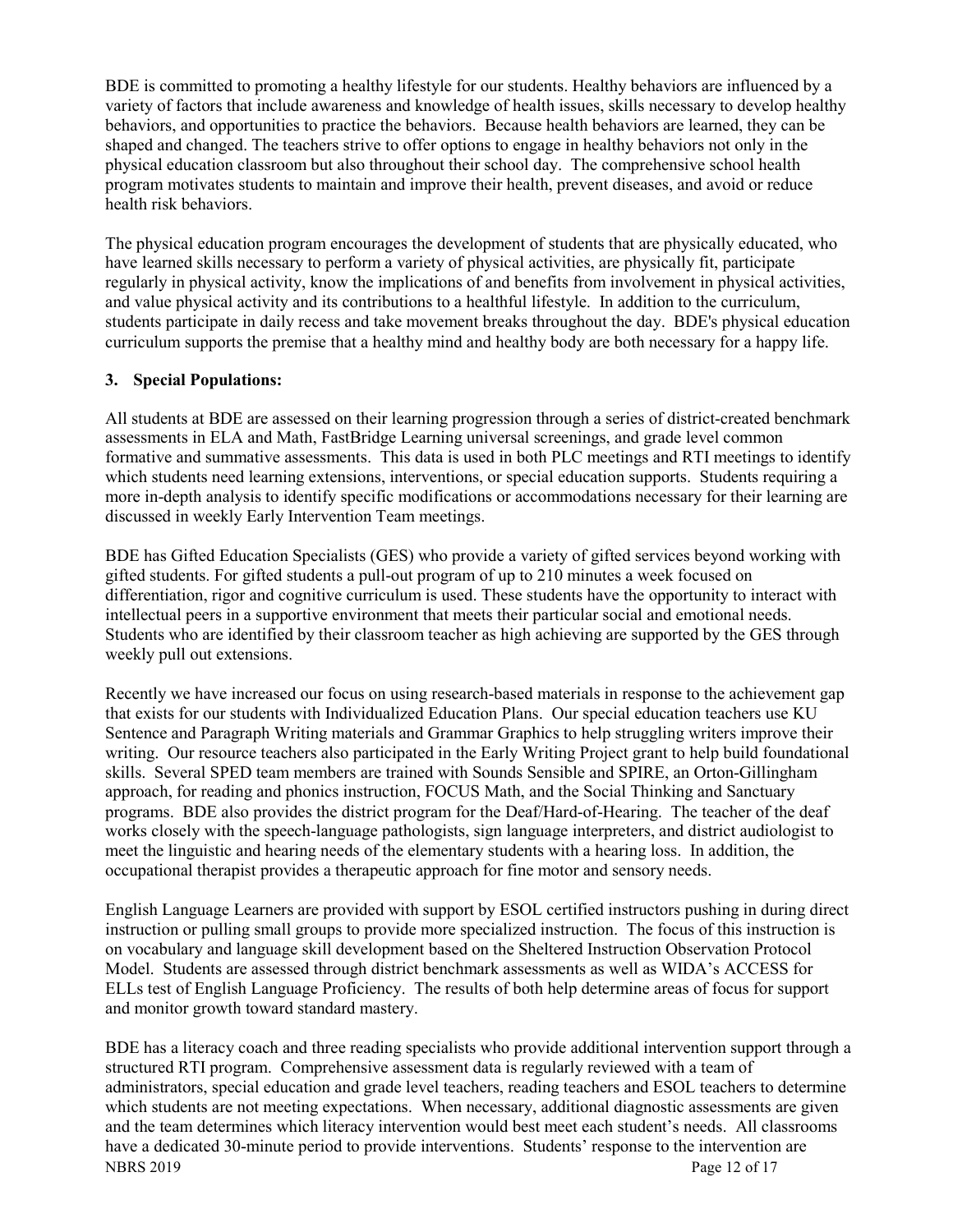monitored through weekly progress monitoring probes. Research-based intervention programs include Reading Recovery, Comprehensive Intervention Model, 95% Group Phonics, 95% Group Phonological Awareness, Words in Action, 95% Group Comprehension, and Leveled Literacy Intervention.

BDE's commitment to our RTI process has helped us ensure each student's progress is regularly monitored and early intervention is provided to minimize learning gaps. It has also helped us better identify students who require specialized instruction through special education in a more efficient manner. We believe this process in tandem with the PLC process has been key to our success.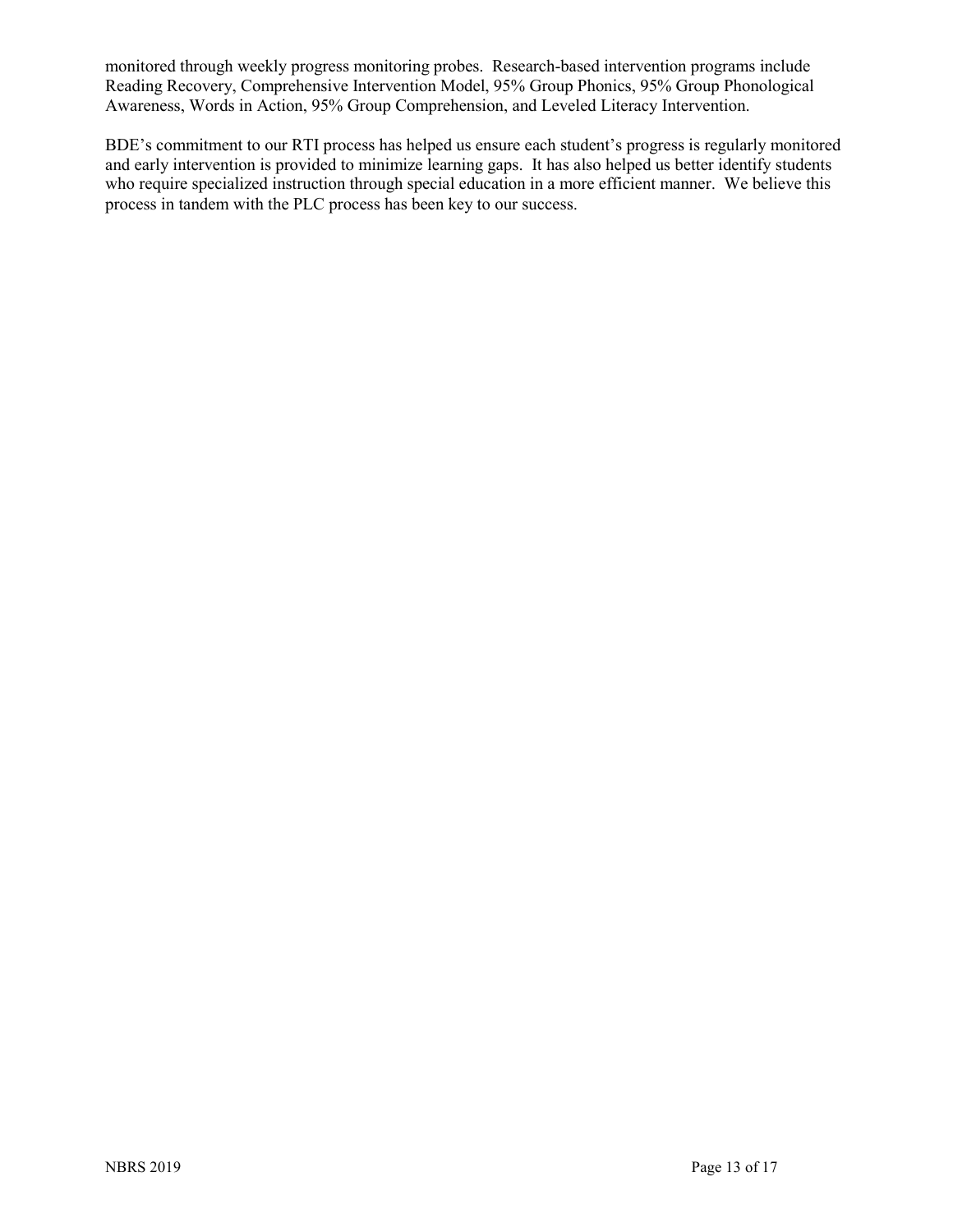## **1. School Climate/Culture:**

BDE has been a PBIS school for the last 10 years. The common expectations in all areas with a focus on giving affirmations at a much higher frequency than corrections set a positive tone through the school community. BDE offers a range of incentives to motivate students during the school day using a mix of intrinsic and extrinsic rewards. All staff earnestly watch for students who display our focus character traits of being caring, trustworthy, responsible, and respectful. As we observe students demonstrating these character traits, both as individuals and as a classroom, recognition is given in the form of "Bucket-Fillers." Individual students and classrooms set goals to encourage ownership over their learning and behaviors. Classroom teachers help the students identify what they are working toward during class meetings or circles. The building also recognizes consistent attendance by awarding class Bucket-Fillers and Perfect Attendance Awards donated by local businesses. Classroom teachers buddy up with teachers from other grades to allow the older students to provide peer modeling between younger and older students. The older students take pride in helping their younger buddy academically and encourage them to do their best. Fifth graders at Becky-David participate in the S.T.A.R.T. program with the St. Charles County Police Department to empower students to make good choices when faced with peer pressure.

BDE also provides additional learning activities outside the school day that encourages leadership, creativity, cooperation, and problem solving. Students are offered a variety of opportunities including Chorus, Student Council, Intramurals, Star Service Club, Skate Nights, the Variety Show, Spring Fling, Boogie For Becky-David, Girls on the Run, Cultural Nights, Adopt-A-Family, Grandparent's Day, Veteran's Day, Abilities Awareness Week, Spring Sprint 5K, and Movie Nights.

The staff feel valued and supported by their administrators, colleagues, and community. We are encouraged to acknowledge our co-workers by sharing amazing things they do for our school. Individual accomplishments are displayed in the building and sent through weekly emails. These "WOW-moments" are recognized by our administrators through celebrations. This has helped to build rapport as all staff share in the celebration when someone has gone above and beyond expectations. Our staff participates in circles to build camaraderie beyond grade level teams. We know we can count on anyone in the building when we need them. Our community acknowledges our hard work and efforts throughout the school year. Some examples include providing treats for the staff, wrapping presents during the holiday season, and volunteering within the building to support teachers and students. Staff members truly feel they are an important part of the BDE family.

#### **2. Engaging Families and Community:**

BDE works hard to provide a wide variety of opportunities for families to be involved in our school community. We strive to keep our families informed about our curriculum by offering academic resources, strategies to help their child, and information through Literacy, Math, and STEAM Nights. These evenings allow our families to participate in lessons and activities similar to those that they experience in the classroom. Families are also encouraged to participate in Meet the Teacher Night at the beginning of each school year. They are introduced to the teacher and receive an overview of the curriculum that will be taught that school year. BDE has many parents and family members who volunteer in a variety of ways throughout the school year to help meet the needs of all of our students.

The support of the community positively impacts the students and parents at BDE. For example, food is collected and distributed to less fortunate families through the Backpack Program organized by Church of the Shepherd. The local fire department donates winter coats for students in need. For students who need eyeglasses, the Lion's Club offers free glasses. To ensure convenient opportunities for dental care BDE partners with Big Smiles dentists who bring dental care to students at school. These programs help to ensure student's basic needs are met. Additional parental engagement opportunities include Donut Duet, Culture Night, and Book Fair. Community supports include fire safety provided by the Saint Charles County Fire Department and the Crider Health Center. Finally, some BDE students are paired with middle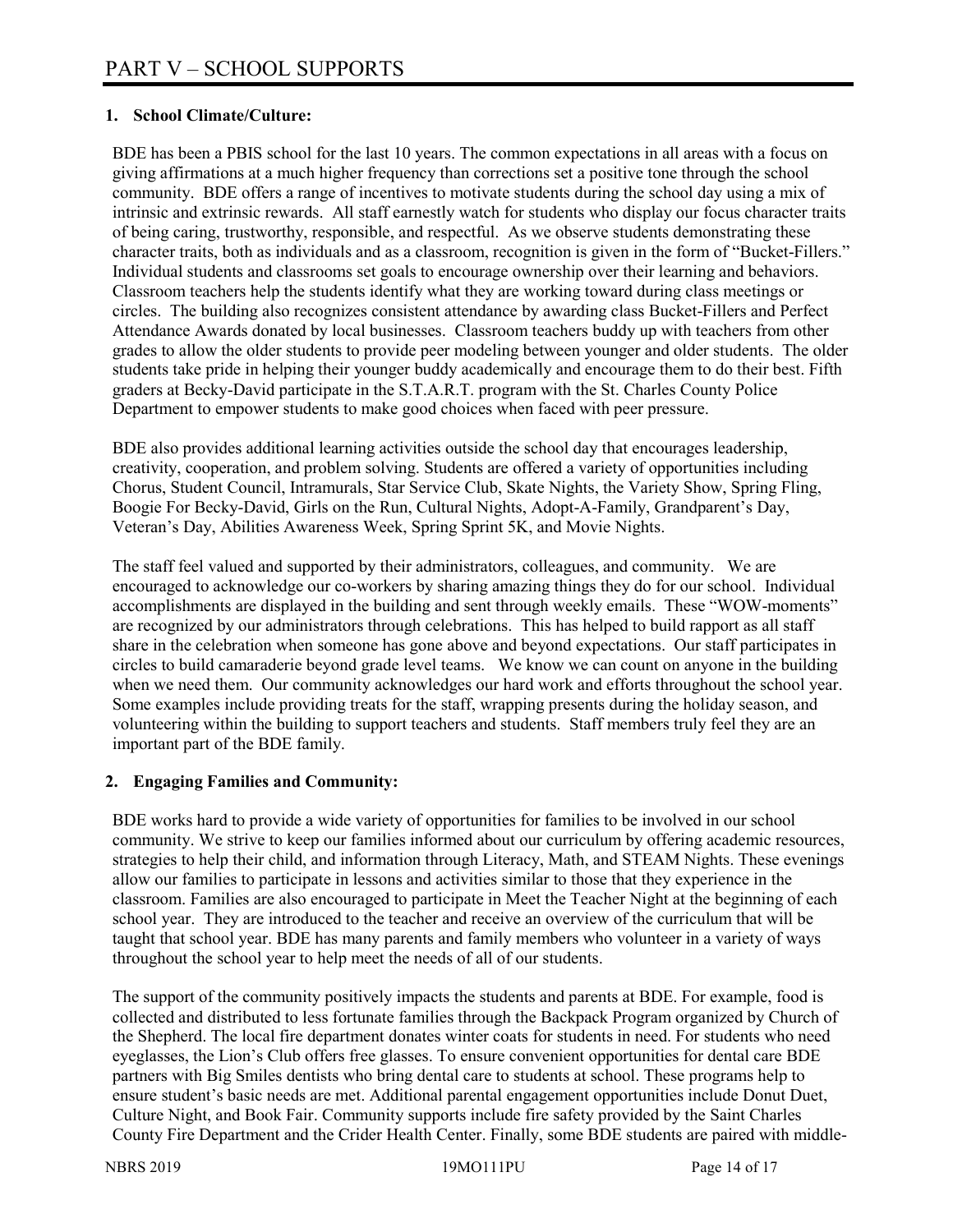schoolers from our neighboring middle school to develop positive relationship with older student leaders. Also, these middle school leaders assist the elementary students with their learning.

Parents have opportunities to be involved in making decisions to better BDE as a whole. These opportunities include participation in the creation of our School Improvement Plan which includes annual school goals focused on achievement, behavior, attendance and climate. Parents are also invited to be a part of the interview committees for key roles. During parent-teacher meetings parents' input and perspectives on their child's learning are valued and used in collaborative problem solving to optimize each child's learning.

Parent and student feedback are welcome through quarterly climate surveys. The data is used to improve the direction of BDE. Also, staff members communicate in the parents' native languages through translated documents or acquire the services of interpreters as needed which helps parents feel connected to the school.

#### **3. Professional Development:**

Three years ago FHSD began a PD focus on Tier 1 instructional strategies used to teach the curriculum using McREL's Classroom Instruction that Works, 2nd Edition research. Building teacher leaders received extensive training in instructional best practices from McREL and then led focused PD over a two-year span. Building administrators participated in learning focused on the instructional strategies, aligning the new learning to evaluation feedback focused on teacher growth, and developing building PD plans in conjunction with the building trainers. Classroom visits were conducted to monitor the implementation and application of learning. The data showed significant increases in 2 years. Teacher evaluation scores also showed increases in the level of student cognitive engagement. At BDE, the teacher leaders do class visits with other teachers to help them see the degree to which the recommendations are implemented with fidelity. Data regarding quality implementation is regularly shared with the faculty and is used to determine future professional development needs. After 2 years of intense study, the trainers are currently focused on reinforcing key ideas and quality implementation during faculty meetings.

In addition to the district-wide PD, BDE has focused on meeting the social-emotional needs of our students through increasing our knowledge of restorative practices and moving toward trauma-informed practices. For Tier 1, we have sent 3 teams to a Restorative Practices Academy based on work from the International Institute for Restorative Practices. This has led to the faculty using circles for team-building and problemsolving while the counselors and administrators use strategies to help the student repair the harm with their teachers and peers. Administrators, counselors and teacher representatives have attended a Trauma-Informed Institute. Best practices learned at the institute were shared with the entire faculty and led to our current team approach to problem-solving for Tier 2 students with significant behavior problems where a team of professionals listen to a case study and create goals and action steps so progress toward appropriate behaviors is monitored and adapted as needed. Our special education department and administrators have also had training in the Sanctuary Model. The strategies learned are used for our Tier 3 students. This comprehensive approach has helped us support our students with mental health concerns and/or traumatic backgrounds continue to learn in a supportive environment where they feel cared for and loved, while minimizing the disruption to learning for all students.

Literacy professional development occurs on a regular basis during PLC meetings where the literacy coach and reading teachers provide instruction on best practices in literacy and guide teachers in understanding the curriculum. The Literacy Continuum (Fountas and Pinnell) and The Reading Strategies Book (Serravello) are frequently used to guide this work. Student work is often a focus of these learning sessions to keep the learning authentic and allow immediate application of new strategies to enhance learning. The Literacy Coach also provides individual teacher coaching cycles which are determined by the teacher to personalize the learning. Administrators are given training on new curriculum and participate in book studies with district leaders to help them be literacy leaders and to provide effective feedback and support to teachers.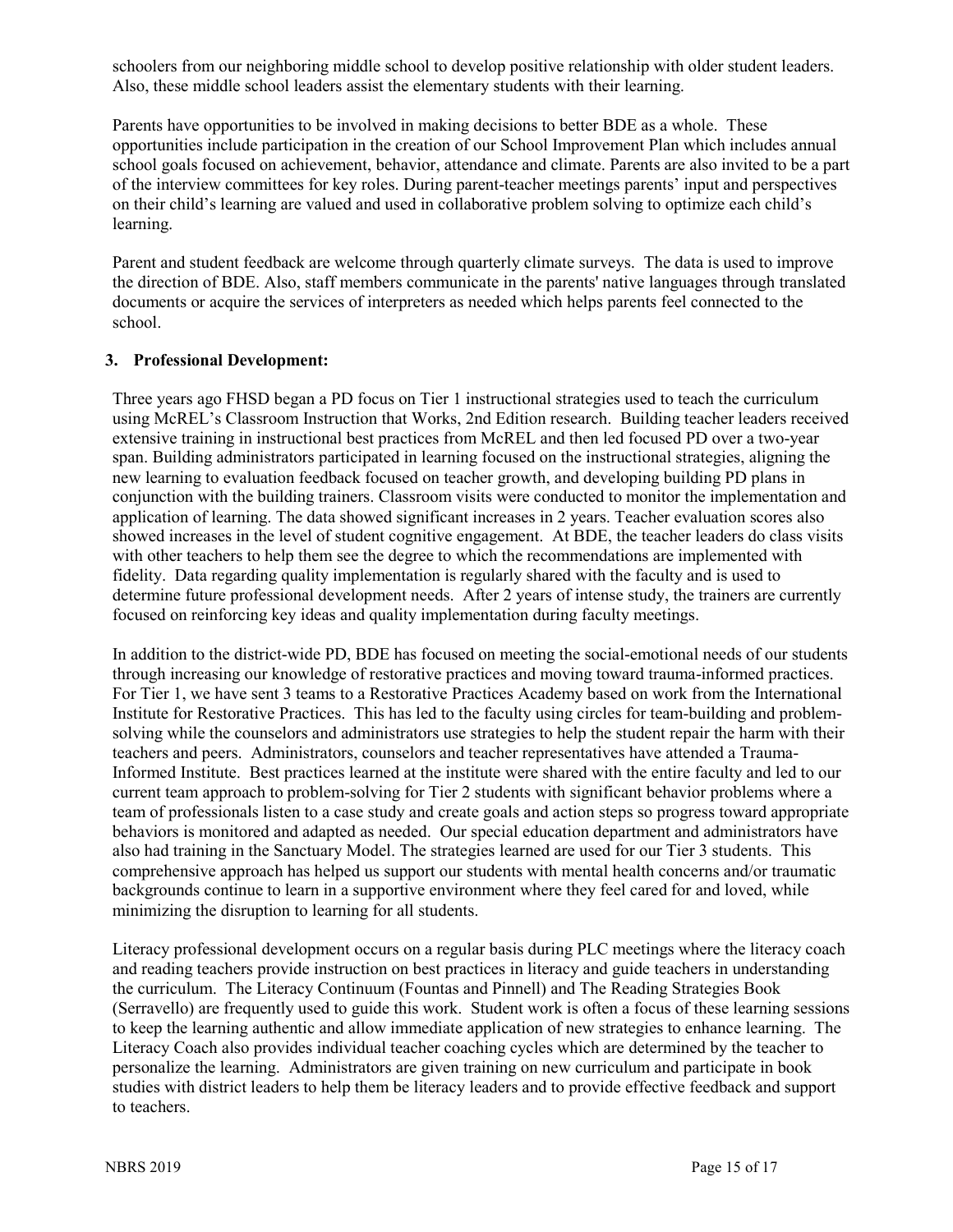#### **4. School Leadership:**

At BDE we believe in having a relationship-based, collaborative approach to school leadership focused on our mission of ensuring that each child will achieve academic excellence, personal growth, and success in meeting their goals in a safe and positive environment. While the school principal and assistant principals lead and monitor the efforts, focusing on ensuring all policies, procedures, programs, and resources align to and support the school mission, the shared leadership model has been a critical element of our success.

The principals lead by valuing every member of the community and encouraging them to be problemsolvers and innovators in meeting student needs. The expectations are high, but the emphasis is on making sure each member of our school team is given as much support as possible while they are working toward improvement in their personal practice.

Each year we start by collaborating on creating a School Improvement Plan (SIP) based on the goals outlined from our district's Comprehensive School Improvement Plan. The SIP is developed by the Leadership Team which includes all three administrators, a department chair from each grade level and special education department, the Literacy Coach, and any other faculty or staff member who would like to serve on the team. The draft plan is then shared with the entire school community to gather feedback and establish a shared commitment to achieving the goals and implementing the strategies and action steps. The PLCs and committee teams then create grade level/department goals which then lead to students making individual goals. Once the overall goals and strategies have been established, the focus shifts to ongoing implementation of action steps and monitoring of progress. The administrators and building leaders review the data and make changes to the plan as needed throughout the year.

The administrative team meets weekly to discuss how students are meeting the academic standards by examining the curriculum implementation, instructional strategies observed during classroom visits, assessment tools used to monitor student progress, assessment results, and professional development needs. The principals meet with the Literacy Coach weekly and attend weekly PLC meetings. There are faculty meetings each month, and the RTI team meets throughout the year to determine which students need additional support, establish which intervention is needed, and monitor student progress in closing their achievement gap. There are weekly Early Intervention Team meetings where a team of faculty members collaborate to respond to individual student struggles in achievement and/or behaviors. Building teams which include a PBIS Team, Professional Development Team, Technology Team, ELA Team, Math Team, Faculty Activities Team, and Family Involvement Team meet regularly to align their work to the goals of the SIP and build a sense of teamwork and community at BDE. The Student Council, PTO, and Vacation Station all work to support the school in meeting our goals and creating a family of school community members who are committed to making our school a great place to learn where everyone is valued.